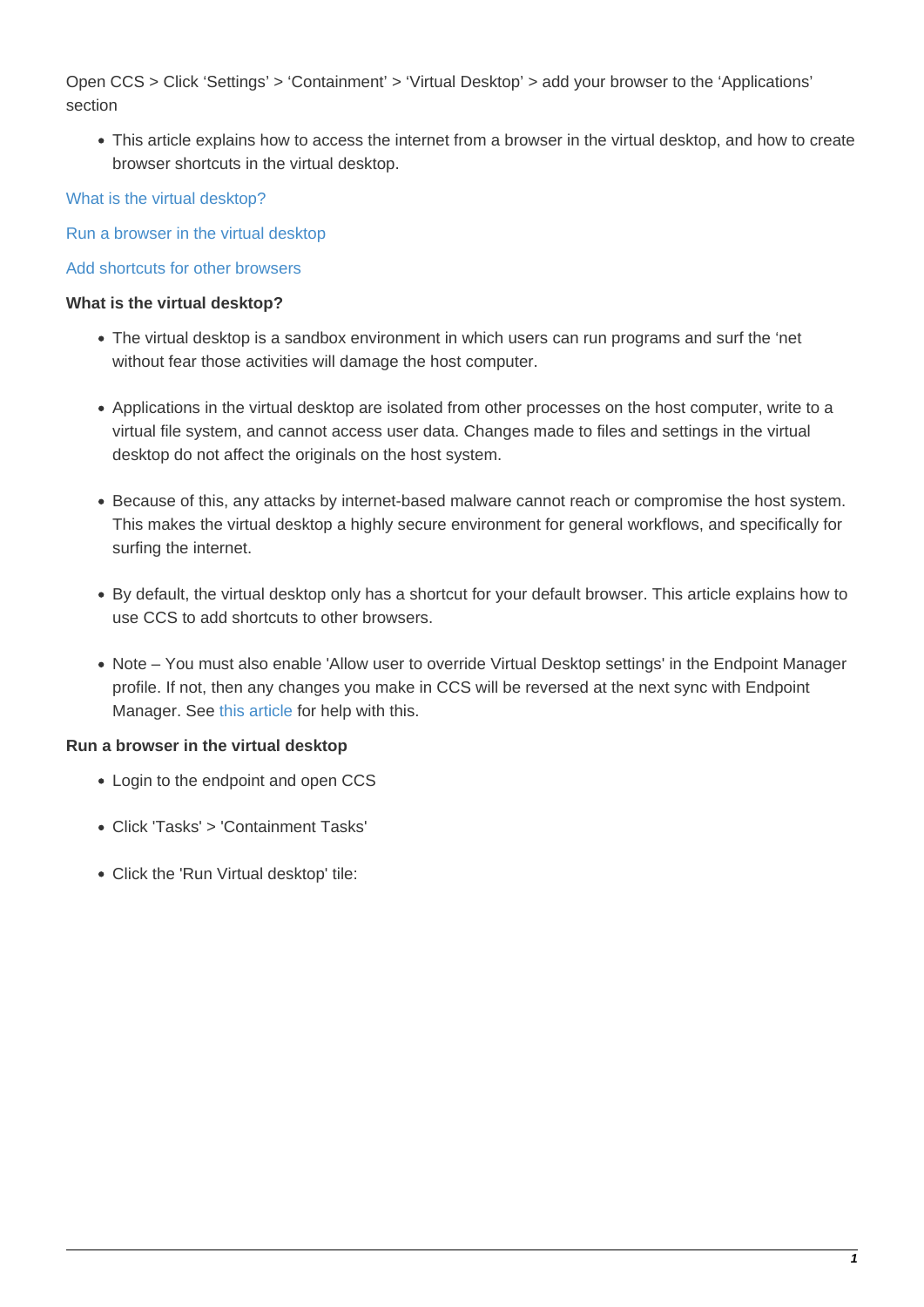| <b>COMODO</b> Client - Security 11                                                                            | ×                                                                                                                                       |
|---------------------------------------------------------------------------------------------------------------|-----------------------------------------------------------------------------------------------------------------------------------------|
| <b>SETTINGS</b><br><b>HOME</b><br>{්ර}                                                                        |                                                                                                                                         |
| Secure<br>The virus signature database is NOT up-to-date                                                      |                                                                                                                                         |
| <b>FIREWALL TASK</b><br><b>CONTAINMENT TASKS</b><br><b>GENERAL TASKS</b>                                      | <b>ADVANCED TASKS</b>                                                                                                                   |
| ж<br><b>Run Virtual</b><br>Run applications in the container and create<br>shortcuts for them on the desktop. | я<br><b>Open Shared Space</b><br>ൟഀ<br>Open the storage space shared between virtual<br>and real applications.                          |
| ⊀<br><b>Reset the Container</b><br>Clean container data by erasing all its content.                           | ж<br><b>Watch Activity</b><br>Open COMODO KillSwitch to monitor advanced<br>process and system activity.                                |
| <b>Run Virtual Desktop</b><br>I₩<br>Create a secure virtual desktop and start using<br>it.                    | Ф<br><b>Containment Statistics Analyzer</b><br>⊶ి<br>View analysis of Containment events and<br>protection statistics of the component. |
| $\mathbb{C}$ SILENT MODE                                                                                      |                                                                                                                                         |

The virtual desktop opens at the session selection screen:

| <b>COMODO Virtual Desktop</b> |                             |                                 |  |  |
|-------------------------------|-----------------------------|---------------------------------|--|--|
|                               |                             | 11:33 AM 9/23/2019              |  |  |
|                               |                             | Last Session Duration: 00:00:10 |  |  |
|                               |                             |                                 |  |  |
|                               | 冋                           | Start Virtual Desktop Session   |  |  |
|                               | 叵<br>Switch to Windows View |                                 |  |  |

Click 'Start Virtual Desktop Session'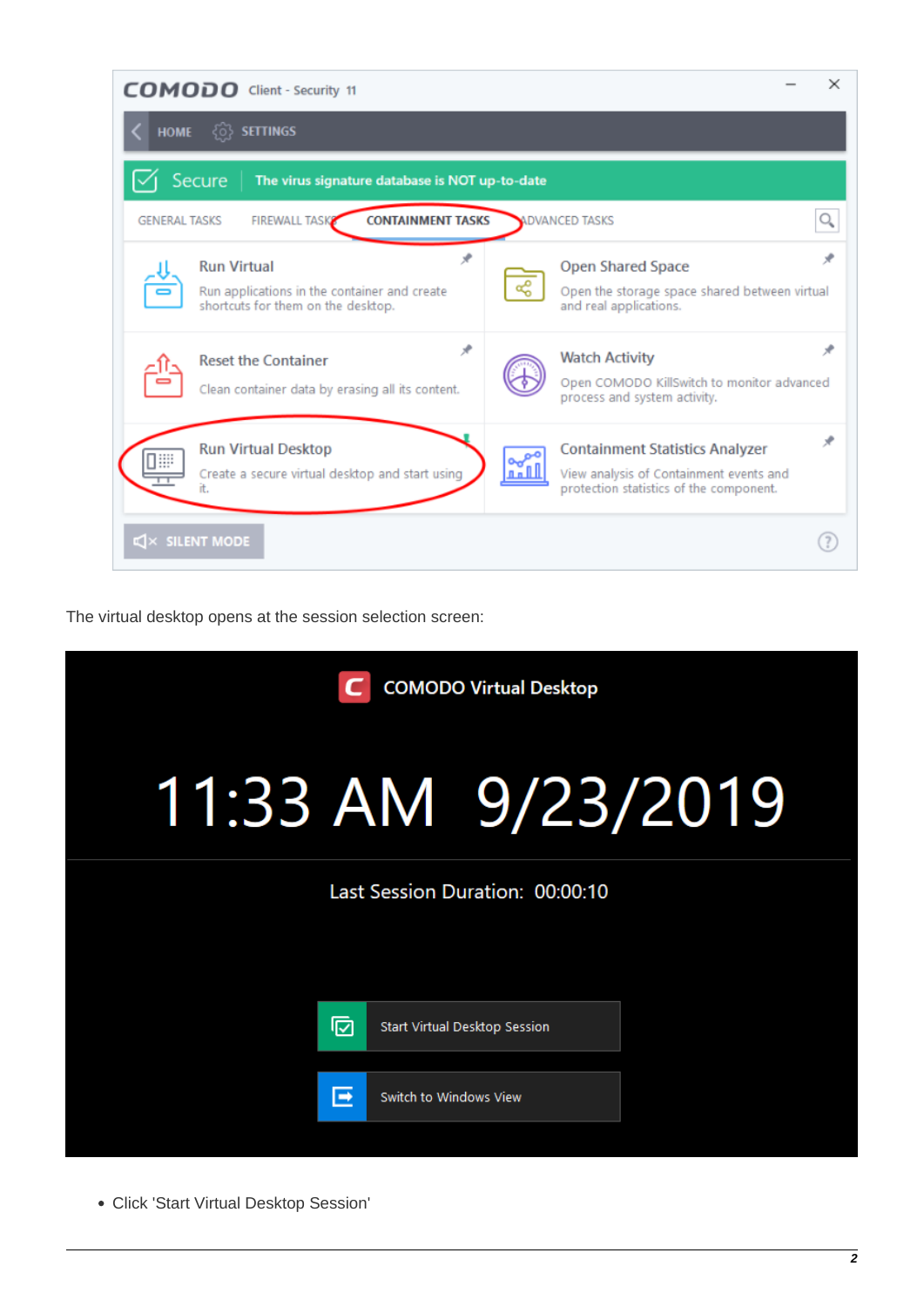You might have to accept a disclaimer if your admin has set one:



You will see a PIN number if session protection is enabled:



If you pause the virtual desktop, you will need to enter this number to resume the session. You can view the number at any time by clicking  $\frac{P}{P}$  at the bottom-right of the virtual desktop.

Click 'OK' to proceed to the virtual desktop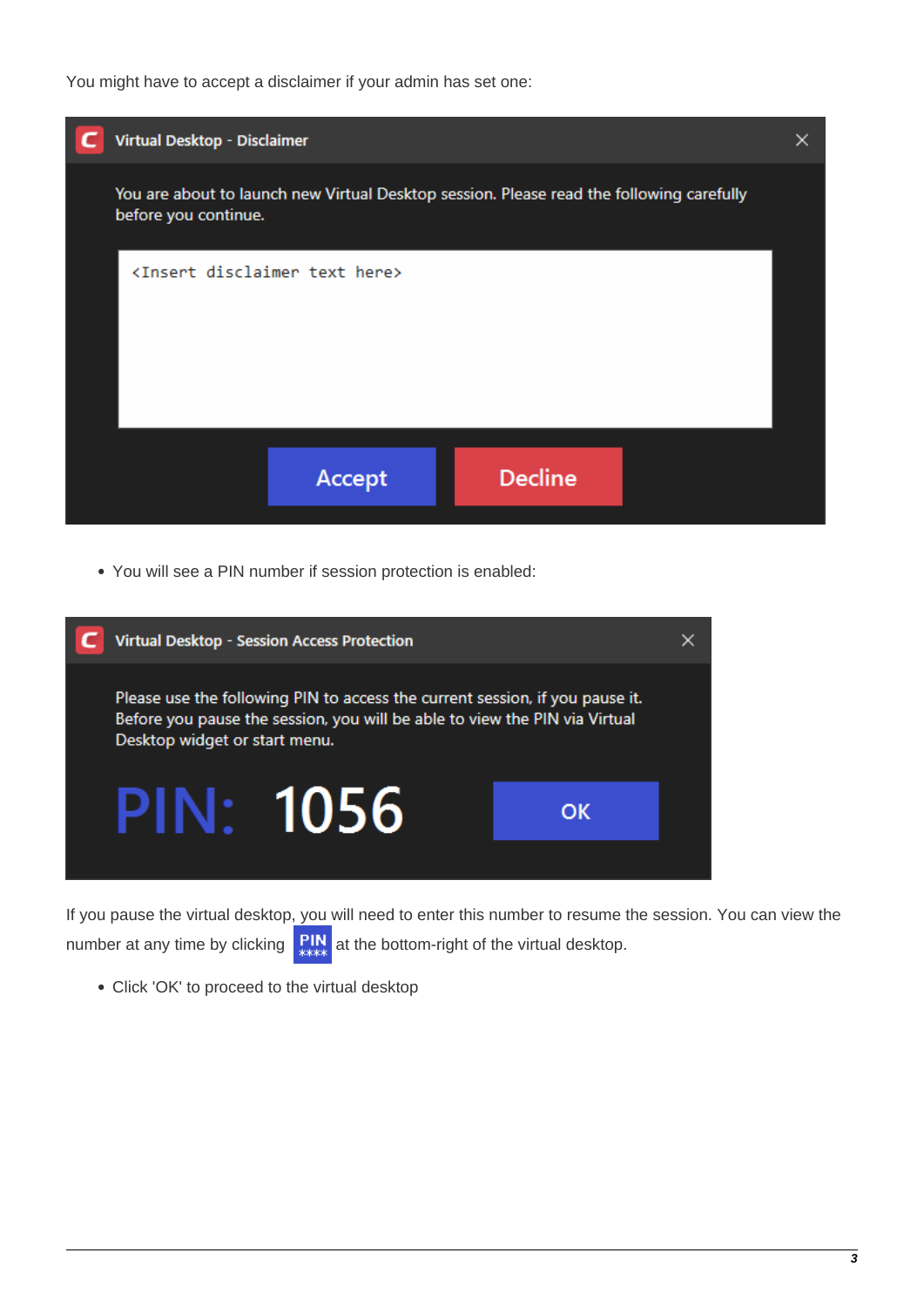

- Use the desktop shortcut to launch your browser.
- Alternatively, click the Comodo 'C' icon on the taskbar then select your browser:

# $\pmb{\times}$

Your browser will open at its home page.

Your browsing history and other internet activity are not stored on your computer when you close the session.

## <span id="page-3-0"></span>**Add shortcuts for other browsers**

- Login to the endpoint and open CCS
- Click 'Settings' on the CCS home screen
- Click 'Containment' > 'Virtual Desktop'
- Click the 'Applications' tab: